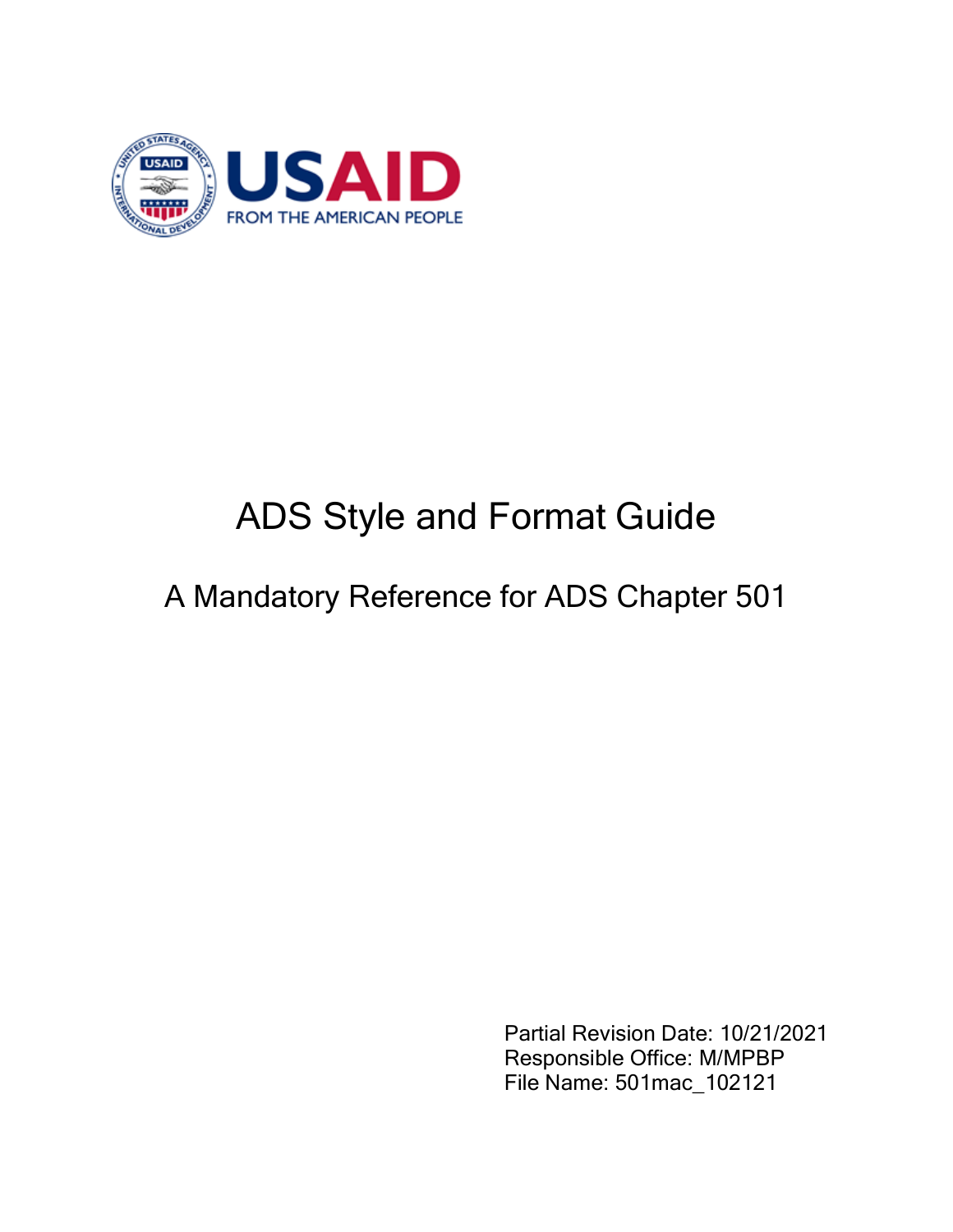## **Table of Contents**

| $\mathbf{L}$ |  |
|--------------|--|
| H.           |  |
| III.         |  |
| IV.          |  |
| $V_{\cdot}$  |  |
| VI.          |  |
|              |  |
|              |  |
| II.          |  |
| III.         |  |
| IV.          |  |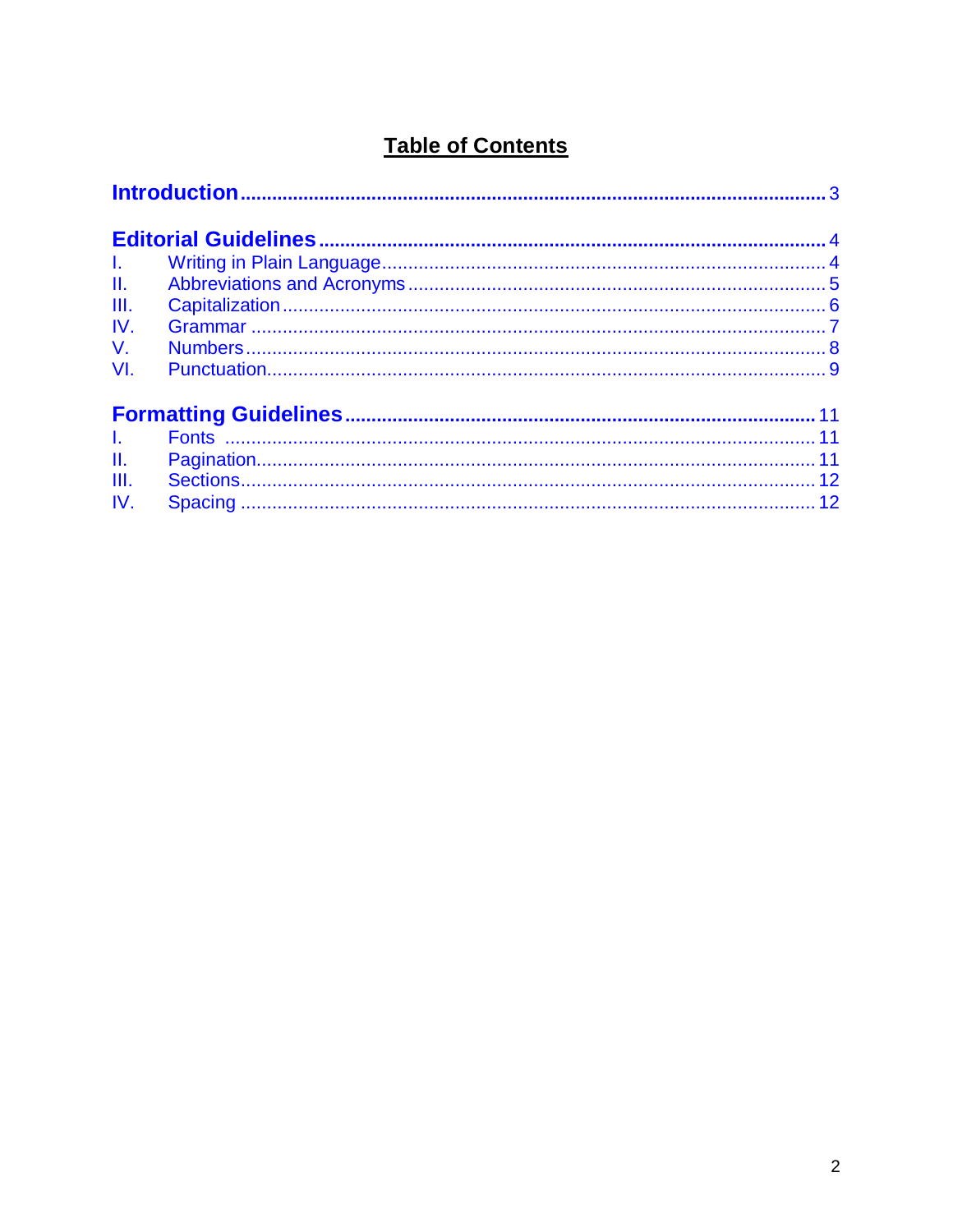## <span id="page-2-0"></span>**Introduction**

This ADS Style Guide sets the guidelines for how to write and format ADS material.

This Guide is based on the **[USAID Style Guide](https://docs.google.com/document/d/1voGPRiFyvgdGsufPXxFA1muup7xZni-FCSRdsjd-xiw/edit)**, the **[Chicago Manual of Style](https://www.chicagomanualofstyle.org/home.html)** (*CMS*), 17th edition, and **[Merriam-Webster](http://unabridged.merriam-webster.com/?msg=0218133bf97fb765ea98600860c2d0f1e77bafb3&accountId=12465743&accountName=US+AGENCY+FOR+INTL+DEVELOPMENT&ts=1552331849728)**, online edition.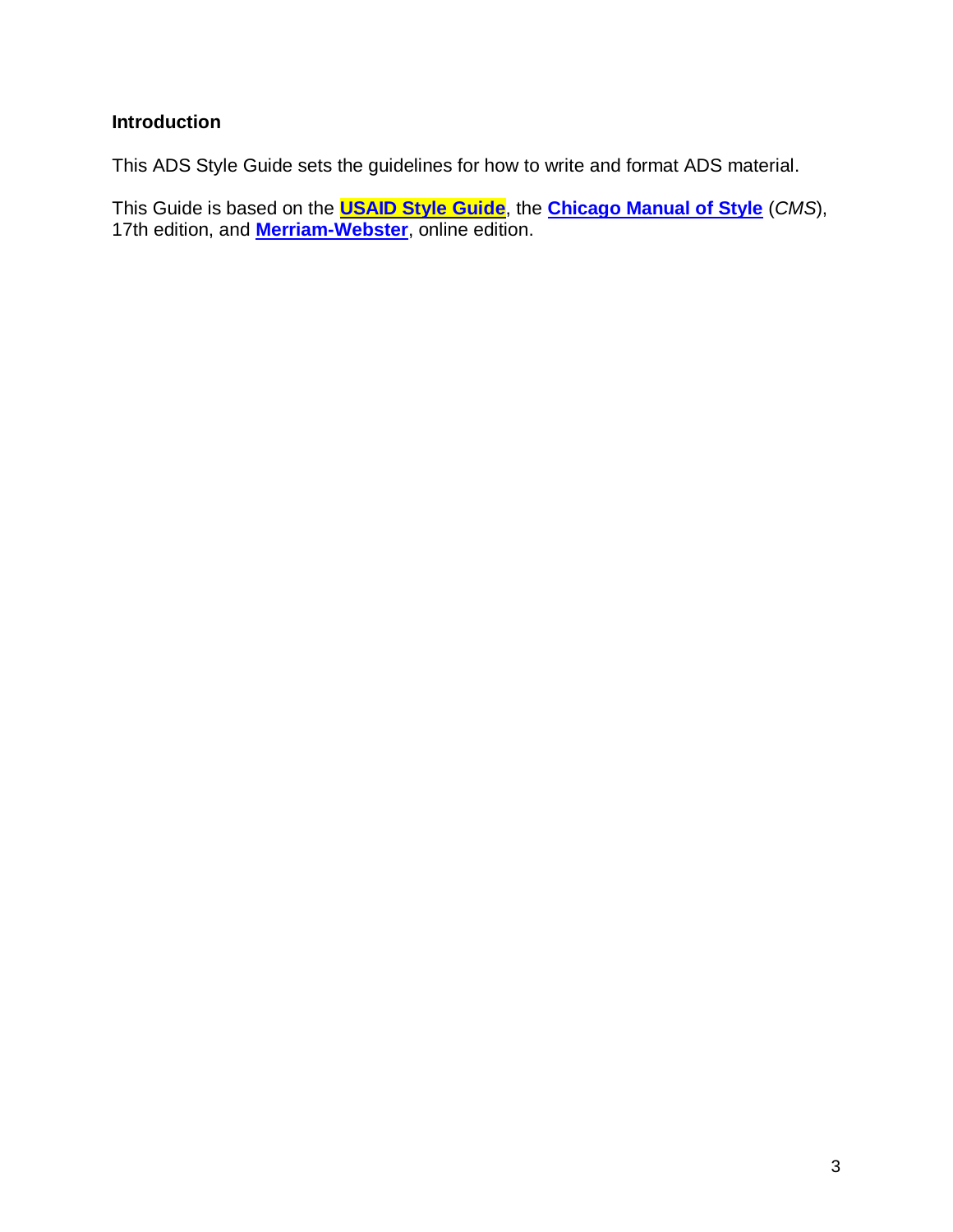## <span id="page-3-0"></span>**Editorial Guidelines**

## <span id="page-3-1"></span>**I. Writing in Plain Language**

- Write clearly, using common, everyday words.
- Keep sentences and paragraphs short.
- Use the active voice. Active verbs eliminate ambiguity about responsibilities. You can recognize the passive voice by the use of some form of the verb "to be" plus the past participle of the main verb. An example of passive voice is, "the form must **be completed**." An example of active voice is, "the employee must **complete** the form."
- Think of your audience.
- Avoid jargon and foreign phrases.
- If you are listing more than three items, use vertical lists to improve readability.

For more information on plain language, please see: **[http://www.plainlanguage.gov](http://www.plainlanguage.gov/)**.

Do not use **shall**. Use the more specific term **must** to signify **mandatory action**, or write your sentence in a directive manner using phrases such as **requires** or **is required**.

Example: Teams **must** have a means of assessing progress.

Use **will** to signify **future tense**.

Example: After the unions have completed the appropriate review, HCTM **will forward** the package to GC, which **will classify** and process the USDH positions required and input them into the automated personnel system.

If you use **should**, you must recognize that it is a nonmandatory term. In the ADS, non-mandatory procedures are identified with use of the words **should, recommended, might, are encouraged to, encourages**, or other clear designation. (See table below)

Example:

To the extent practicable, you **should** separate operations to reduce the risk of error, waste, and wrongful acts. For example, you **should** assign different responsibilities for automated systems to computer operations personnel, software maintenance specialists, and users. The head of the paying office must ensure that disbursing operations are separated from such operations as purchasing, receiving, collections, and accounting.

Avoid using the word **"may"** as it can be left open to interpretation.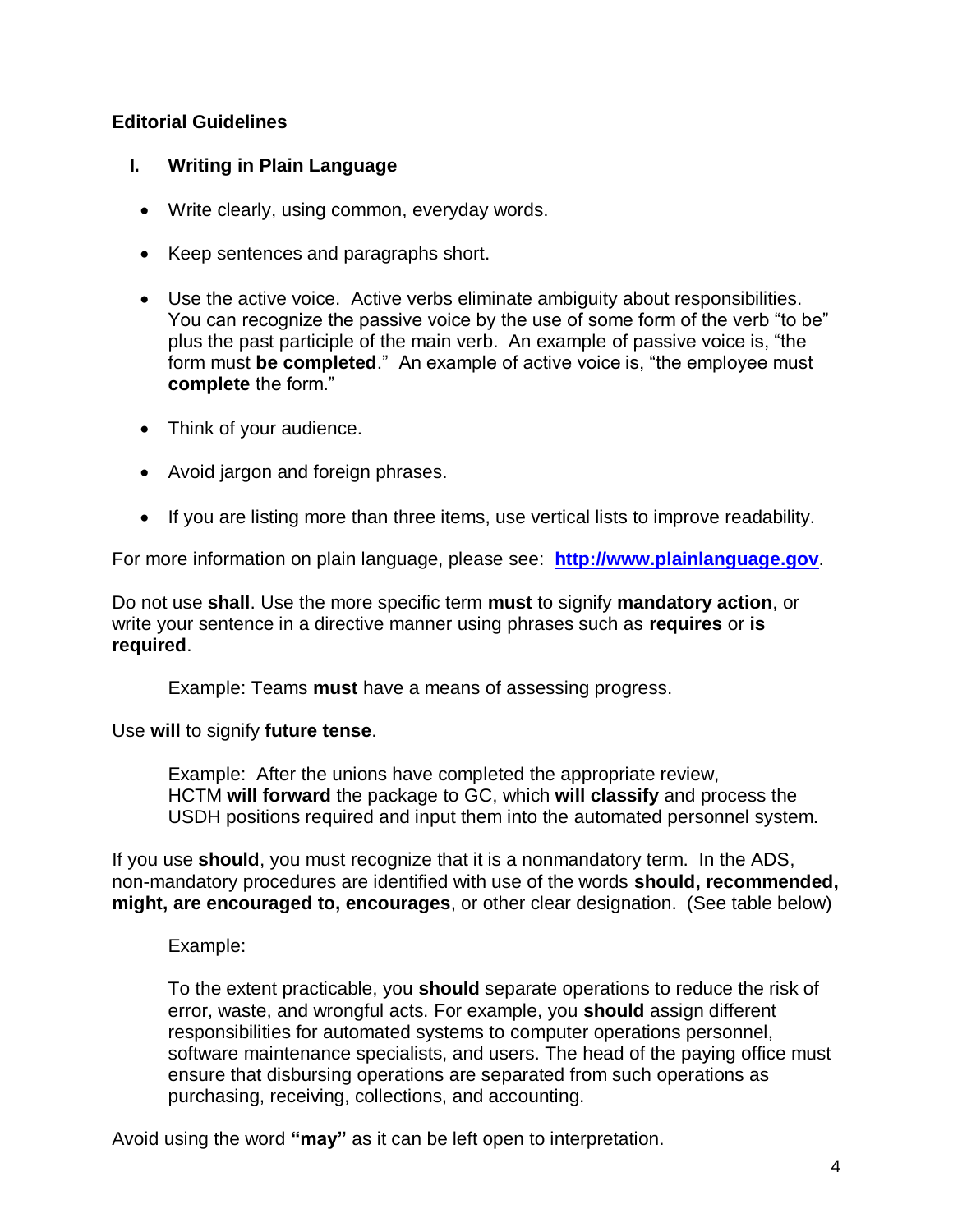## <span id="page-4-0"></span>**II. Abbreviations and Acronyms**

#### **Abbreviations:**

An abbreviation is a shortened form of a word or phrase used to represent the full form. "approx." for approximately; est. for estimated

## **Acronyms:**

An acronym is an abbreviation that can be pronounced as a word: NATO (for North Atlantic Treaty Organization)

Spell out any acronym when it first appears in a document. The acronym should immediately follow in parentheses.

## **Articles with Acronyms:**

Use the indefinite article "a" or "an" according to how the acronym is pronounced. An RFP; a SOAG; an MOU.

## **Plural Acronyms:**

Add a lowercase "s" to acronyms in capital letters, even if the abbreviation ends in an "s." Do not use an apostrophe before the lowercase "s."

ERSs; SOAGs; CTOs

Exception: Do not add an "s" for the plural of acronyms when the acronym contains a word that can be either singular or plural.

Administrative Management Staff (AMS)—"staff" can be either singular or plural.

## **Citations:**

Abbreviate in-line with the following conventions after their first use in a document:

| Code of Federal Regulations            | 22 CFR 114-116                |
|----------------------------------------|-------------------------------|
| <b>Executive Order</b>                 | E.O. 13157                    |
| Foreign Affairs Handbook               | 3 FAH-1                       |
| Foreign Affairs Manual                 | 12 FAM 530                    |
| <b>Federal Acquisition Regulations</b> | <b>FAR 32-2</b>               |
| Office of Management and Budget        | OMB Circular A-34 or OMB A-34 |
| <b>Public Law</b>                      | P.L. 102-511                  |
| U.S. Code                              | 32 U.S.C. 3726                |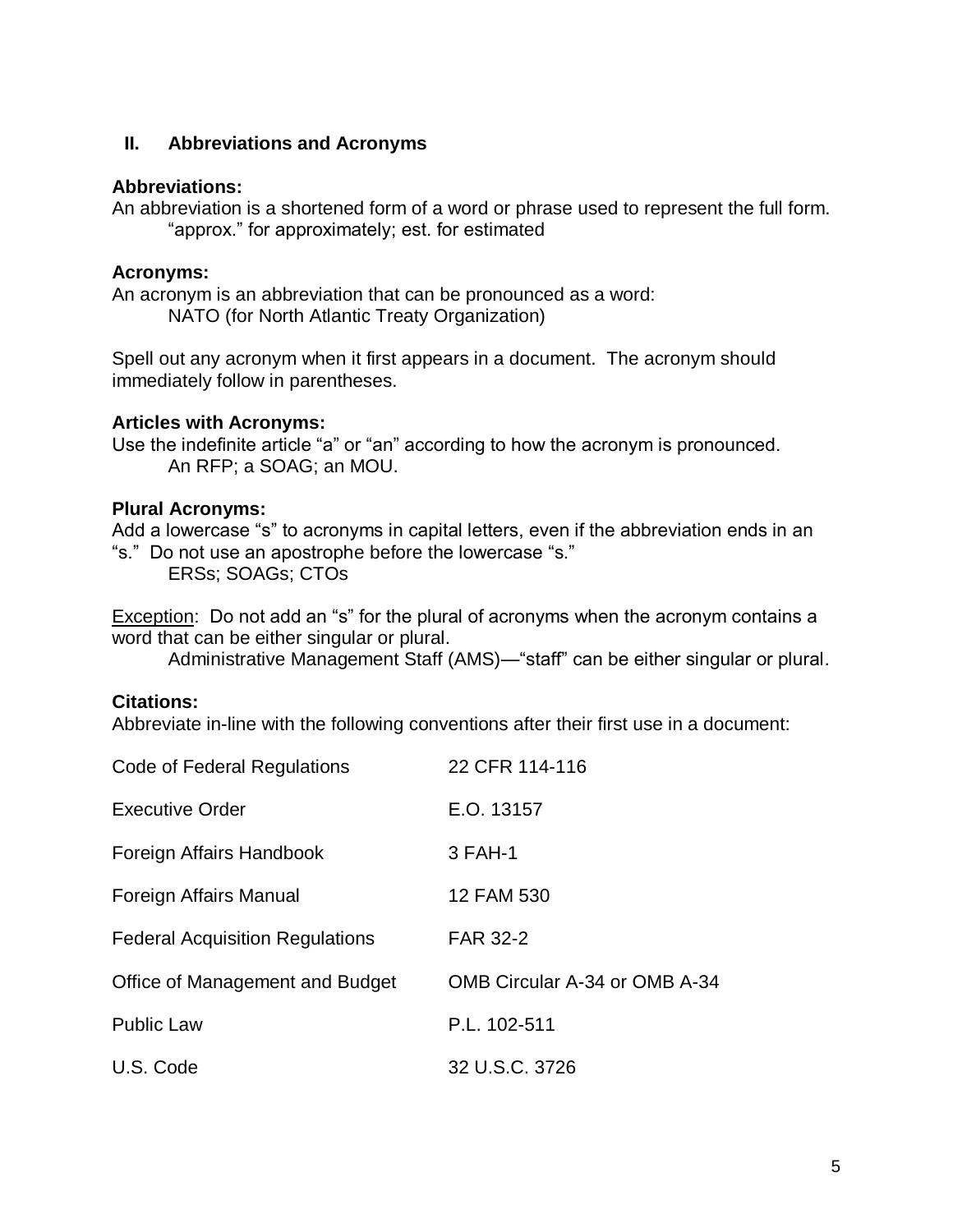## <span id="page-5-0"></span>**III. Capitalization**

#### **Always capitalize official titles:**

Administrator; Deputy Secretary; Mission Director; Prime Minister.

#### **Agency:**

- The Agency (if referring to USAID or another, specific Federal or international unit); **but**
- An agency, the agencies, the interagency.

#### **Bureaus:**

- Bureau for Africa:
- The Bureau/A Bureau; and
- Bureau contacts.

#### **Congress:**

- Congress of the United States;
- The Congress (if referring to the national legislative body of the United States);
- a member of Congress; **but**
- **Not** The Hill.

#### **Federal:**

- Federal Reserve Board (capitalize when part of a proper noun);
- Federal Government (capitalize both words as an official title); and
- Federal employees.

#### **The Internet:**

● **Not** "the net" or "the web."

#### **Missions:**

- The USAID Mission in Burkina Faso;
- USAID Missions around the world;
- Mission Director John Doe: and
- The Mission Director/A Mission Director.

**notice(s):** Use initial caps when using the term "Agency Notices," otherwise use lowercase.

**Operating Unit:** Always use initial caps.

#### **Post (when used as a noun):**

- Post (if referring to a specific overseas post); **but**
- At post.

#### **States:**

- She is from the State of Iowa; **but**
- Federal, state, and local law.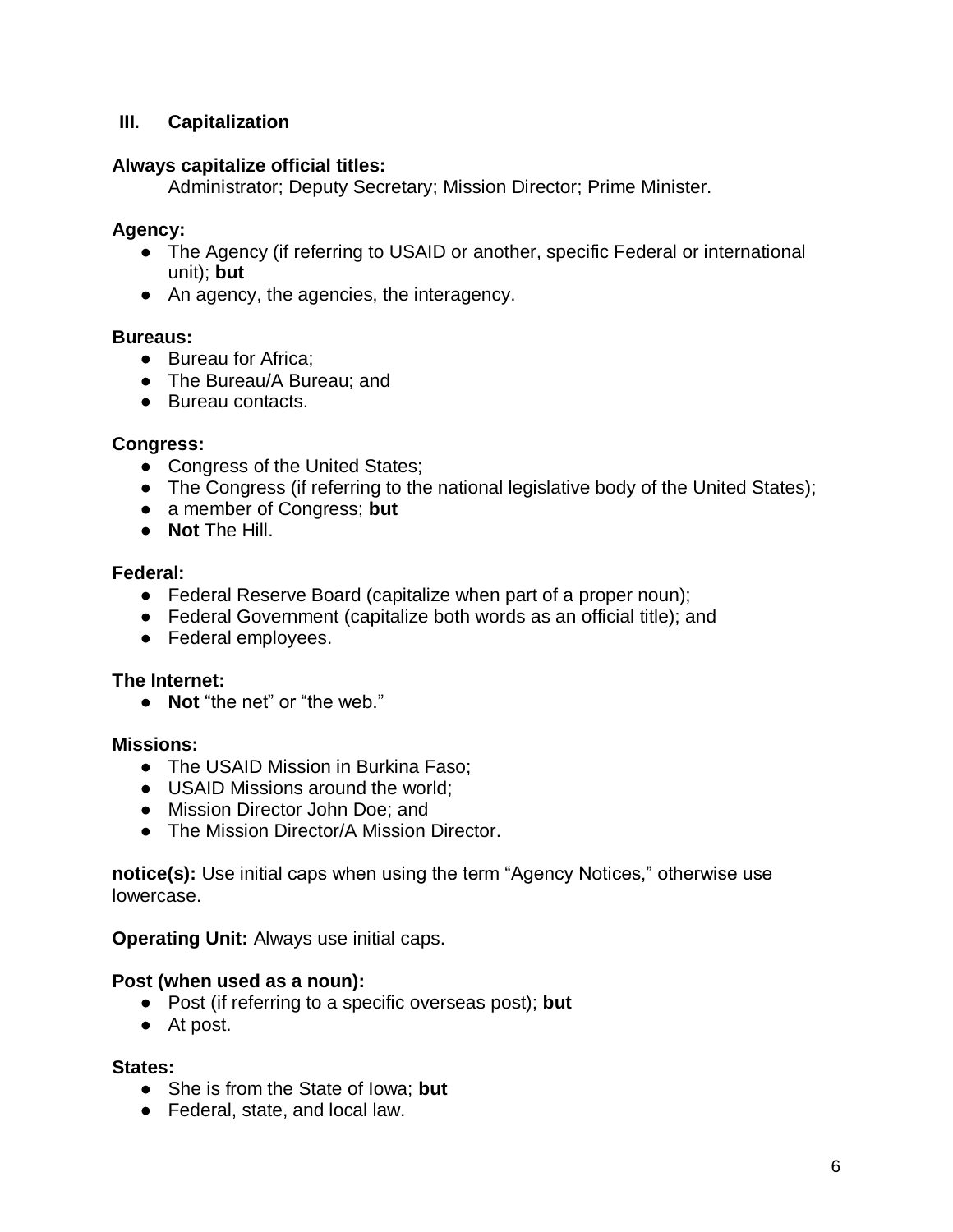## **United States** *versus* **U.S.:**

Spell out United States as a noun. Use U.S. as an adjective:

The United States remains committed and asks that our U.S. partners share our resolve.

#### **U.S. Direct-Hire (USDH):**

Always capitalize and hyphenate "U.S. Direct-Hire": She was a U.S. Direct-Hire.

#### **website:**

Use as one word. Yet, "The Internet" is preferred.

#### <span id="page-6-0"></span>**IV. Grammar**

#### **Conjunctions:**

Do not begin a sentence with the conjunctions "and," "but," or "or."

#### **Contractions:**

Avoid contractions, except in direct quotes:

USAID did not support the initiative.

The candidate bragged that he "didn't owe anything to anybody."

#### **Pronouns:**

Address the reader directly by using the personal pronoun "you" whenever possible: As a voucher examiner, you must review and process the documents within a set period of time.

#### **Which** *versus* **That:**

"Which" introduces a nonrestrictive or nonessential clause: The report, which I sent you last week, should be useful.

"That" introduces a restrictive or essential clause:

This chapter outlines the basic policies that underlie the Agency's security program.

Note: "Which" is preferable to "that" in the following circumstances:

(1) When the same sentence contains two or more parallel essential clauses: She is taking courses which will earn her a high salary and which will qualify her for higher-level jobs.

(2) When you have already used "that" in a sentence: That is a movie which you must not miss.

(3) When "this," "that," or "those" introduces an essential clause: We need to enforce those rules which we presented in earlier chapters.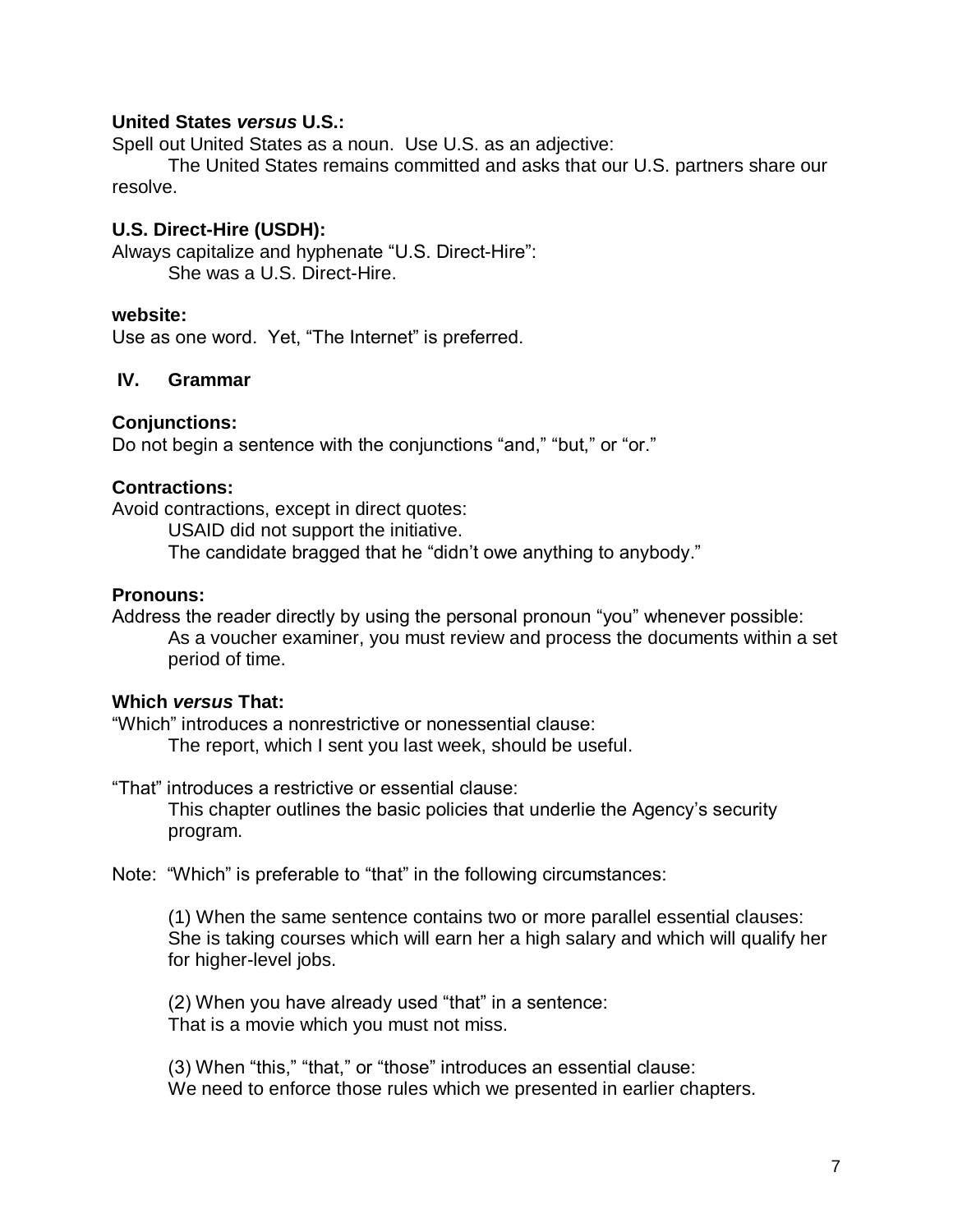## <span id="page-7-0"></span>**V. Numbers**

Write numbers one through ten as words and express numbers 11 and above as numerals:

- Four adults and five children attended.
- The two teachers brought all 40 of their students to the zoo.

Always spell out a number that begins a sentence.

#### **Fractions:**

Spell out any fraction standing alone: two-thirds of the Missions. Use numerals for decimal fractions: 4 ½ inches in diameter.

#### **Million, billion, trillion:**

Use numerals, and spell out million, billion, and trillion: 23 million.

#### **Thousands:**

Use a comma if the number has four or more digits: 3,500.

#### **Percentages:**

Use numerals, and spell out percent: 5 percent.

#### **Dates:**

Use the month-day-year sequence and include a comma between the day and year: She was born on May 6, 2000.

When the date appears in the middle of a sentence, also include a comma after the year:

On May 31, 2010, I plan to retire.

When only using a partial date (month and day or month and year), no comma is needed:

November 1945 was a historic month.

Do not write dates by using all numerals (12/25/2018).

Do not place the day in front of the month (25 December 2018).

#### **Phone Numbers:**

Enclose the Area Code in parentheses. Leave one space before the prefix: For example: (202) 712-0700.

#### **Time:**

Use numerals. Include periods in "a.m." and "p.m.," and do not capitalize them: For example: 4 p.m.; 8:45 a.m.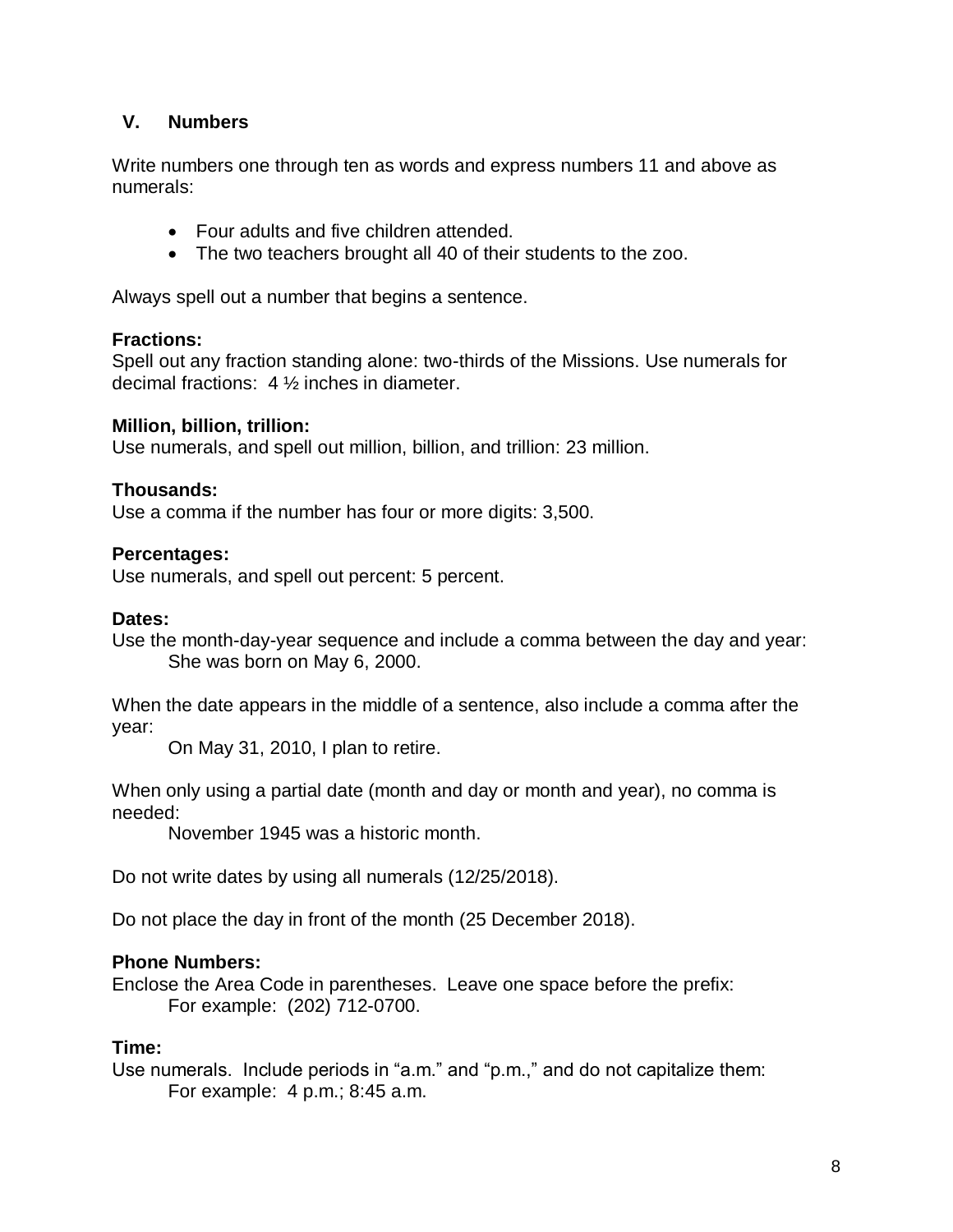## <span id="page-8-0"></span>**VI. Punctuation**

#### **Apostrophes:**

Always use curled apostrophes, rather than straight ones: ' Secretary's (NOT Secretary's)

Form the possessive of singular nouns by adding an apostrophe plus "s": James's book is available on the Internet. USAID's budget is growing.

Form the possessive of plural nouns by adding an apostrophe plus "s." If the plural noun ends with "s," add the apostrophe only:

The children's toys are everywhere. The buses' parking spaces are over there.

"Its" is a possessive adjective, while "it's" is the contraction of "it is."

Use an apostrophe after each name for individual possession/authorship, if the people or things each own, or are each responsible for, are something different: Mary's and Peter's reports are both due tomorrow.

Use only one apostrophe after the last of two or more nouns in a series for joint possession, if the people or things own, or are responsible for, are the same thing: Mary and Peter's report was due this morning.

## **Commas:**

Use serial commas when listing three or more items. Example: Bureaus, Offices, and Missions. Use a comma after *e.g.*, *i.e.*, and *etc*.

Use a comma after "Washington, D.C.," in a sentence or address: The conference will be in Washington, D.C., in May.

Use a comma in numbers of four or more digits: 11,000

Always include a comma after *i.e.* and *e.g*. In the context of a sentence, include a comma before *i.e.* and *e.g*. Omit the preceding comma when parentheses enclose the clause:

This policy applies to Regional Bureaus, *i.e.*, AFR and E&E. This policy applies to Regional Bureaus (*i.e.*, AFR and E&E).

## **Hyphens:**

Include a hyphen in a compound modifier that precedes a noun:

The police chief described the high-profile case during the press conference.

Use multiple hyphens in multi-part compounds: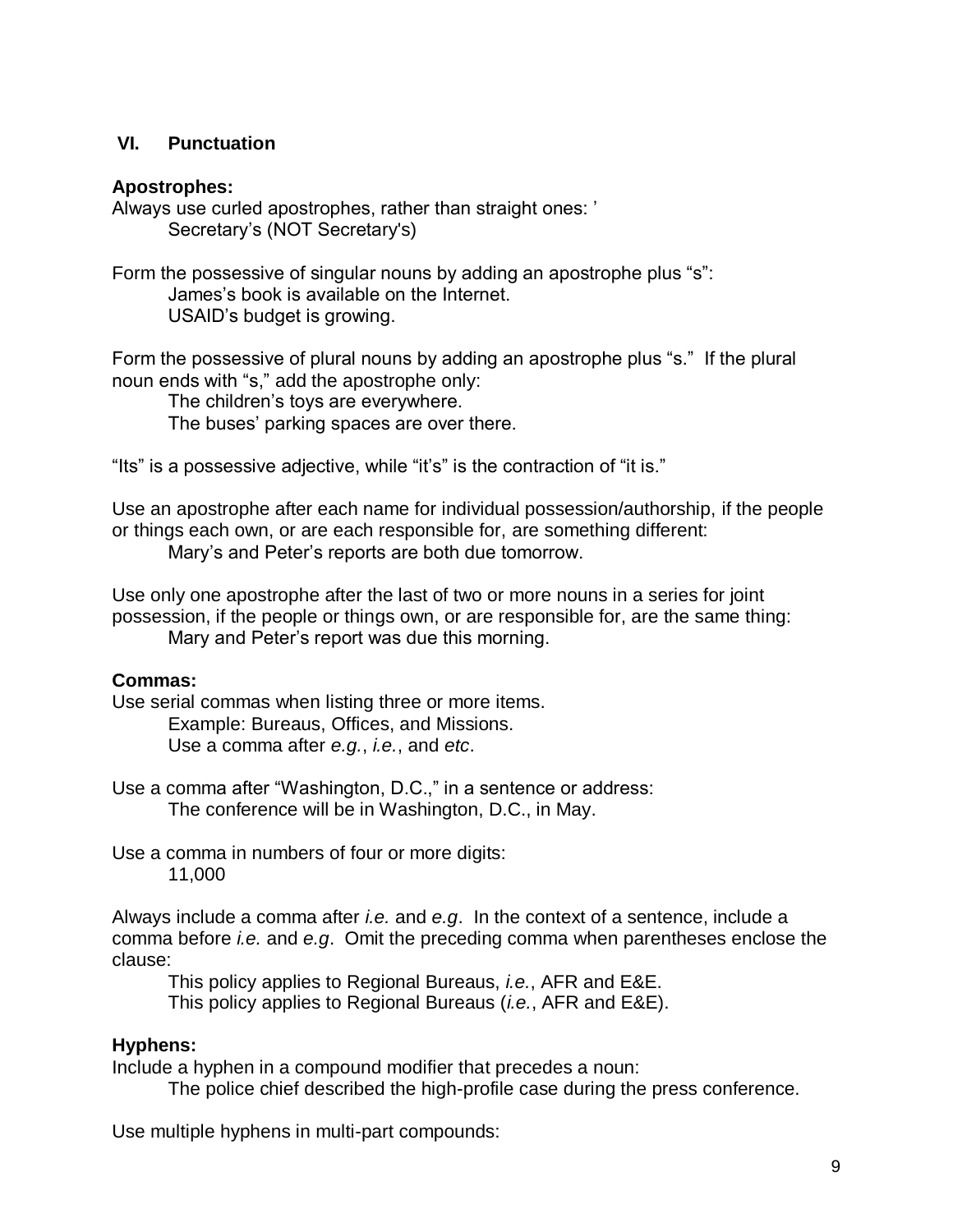His over-the-counter cold medication made him drowsy.

Use a suspended hyphen followed by a space (or a comma if in a series) when omitting the second part of a hyphenated expression:

She compared gold- and nickel-plated finishes.

The restaurant offered mocha-, hazelnut-, or amaretto-flavored cappuccinos.

For the word "email": No hyphen and always lowercase unless at the beginning of a sentence.

#### **Parentheses:**

Use parentheses to set off part of a sentence, but be aware that they often deemphasize the material enclosed. When a complete sentence is enclosed in parentheses, the terminal punctuation appears inside them:

(More details are contained in the full report.)

Otherwise, terminal punctuation belongs at the end of the sentence, outside the parentheses:

USAID must build core teams within a size range of five to ten members (the generally accepted size range for effective teams).

When a parenthetical phrase falls within another parenthetical phrase, enclose the interior phrase in brackets.

(See Automated Directive System [ADS] Chapter 565, Physical Security Programs [Domestic].)

## **Periods:**

Insert one space after a period.

Use with "a.m." and "p.m." (which are always lowercase). Use with "U.S." as an adjective. Use in "Washington, D.C.," both in a sentence and within an address.

Use periods in academic degrees: Associates Degree (A.A.) Bachelor of Arts Degree (B.A.) Doctoral Degree (Ph.D.)

## **Quotation Marks:**

Always use curly quotation marks: "

Periods and commas always go inside the closing quotation mark: John said, "The proof is in the pudding."

Periods and commas always go inside the single closing quotation mark: Please let me see all orders marked "Rush: 'For Administrator only.'"

Semicolons and colons always go outside the closing quotation mark: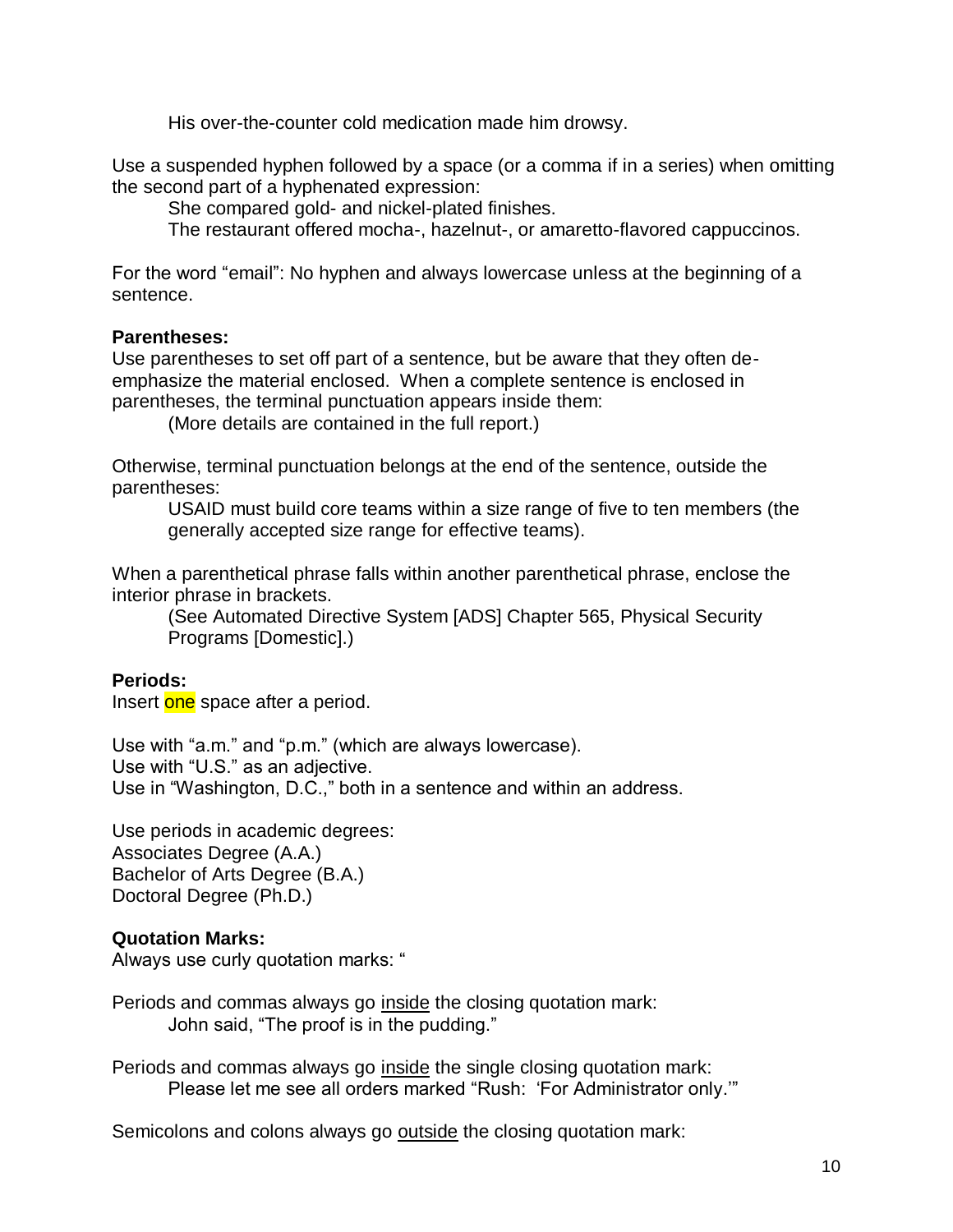You said, "I will mail it Monday"; it has not arrived.

A question mark or exclamation point goes inside the closing quotation mark when it applies only to quoted material; it goes outside when it applies to the entire sentence: The question John posed was, "When will it be ready?"

John's statement is true for everyone: "I want it now"!

Capitalize the first word in a quoted passage:

According to the Administrator, "All employee contributions are important."

## **Semicolons:**

Use semicolons to separate clauses that contain commas or to separate statements that are too closely related in meaning to write as separate sentences:

The project aims to develop, distribute, and translate training materials; provide technical assistance; and build classrooms, training centers, and libraries. The project will end March 31, 2009; all activities must be complete by that date.

*Do not use a semicolon when a comma will suffice.*

## <span id="page-10-0"></span>**Formatting Guidelines**

## <span id="page-10-1"></span>**I. Fonts**

For ADS cover pages:

- Microsoft Sans Serif 24 for the title of the document.
- Microsoft Sans Serif 20 for the type of document. For example: A Mandatory Reference for ADS Chapter 501.
- Microsoft Sans Serif 14 for the Revision Date, Responsible Office, and File Name.

For all text within a document: Arial 12

For Effective Dates in a chapter: Arial 10

For page numbers: Arial 11

For Headers and Footers: Arial 11

## <span id="page-10-2"></span>**II. Pagination**

- Do not use page numbers on the cover page.
- Use page numbers for all other pages in the document in Arial 11 font.